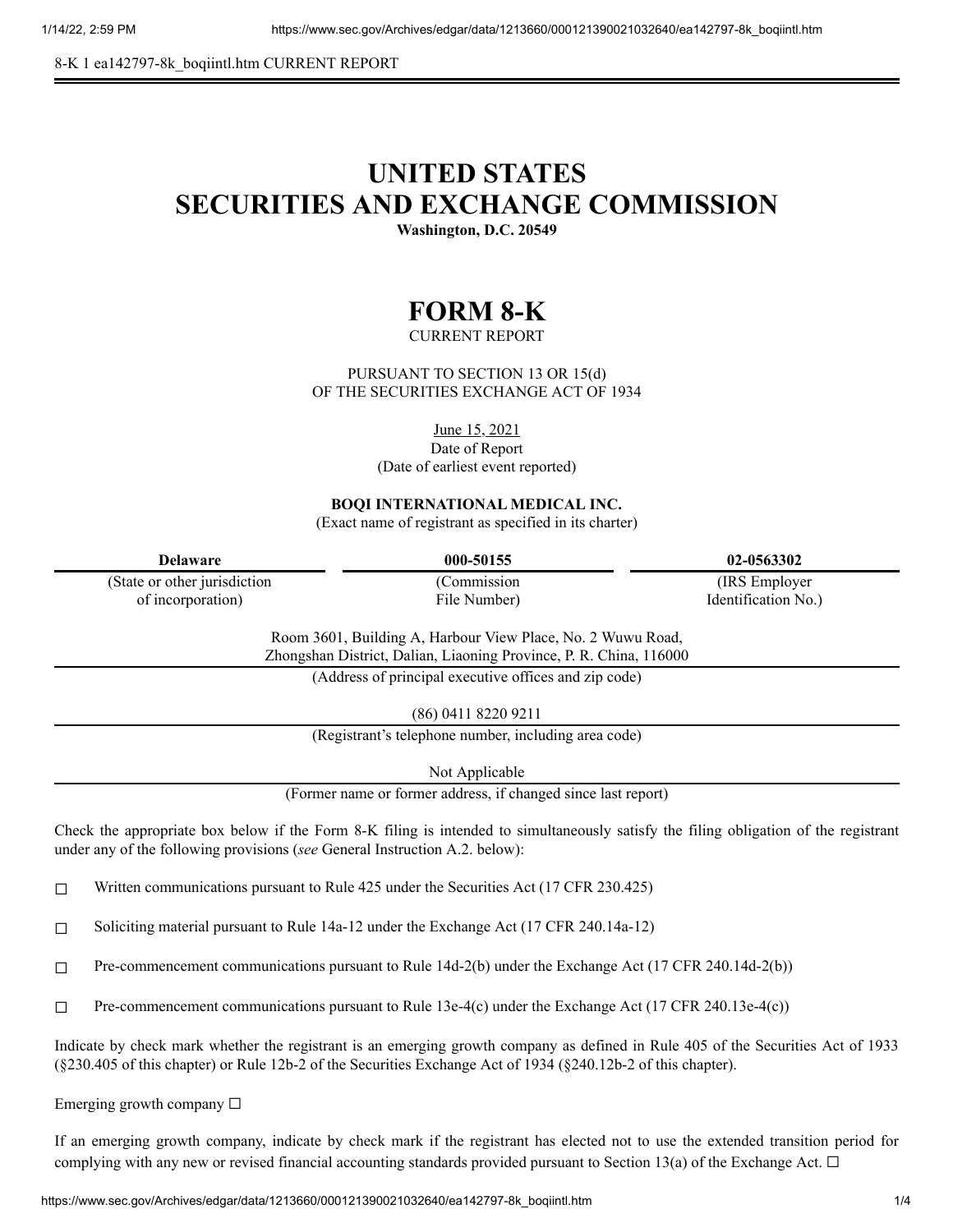Securities registered pursuant to Section 12(b) of the Act:

|                                 |                          | Name of each exchange on which |
|---------------------------------|--------------------------|--------------------------------|
| Title of each class             | <b>Trading Symbol(s)</b> | registered                     |
| Common stock, \$0.001 par value | BIMI                     | NASDAQ Stock Market            |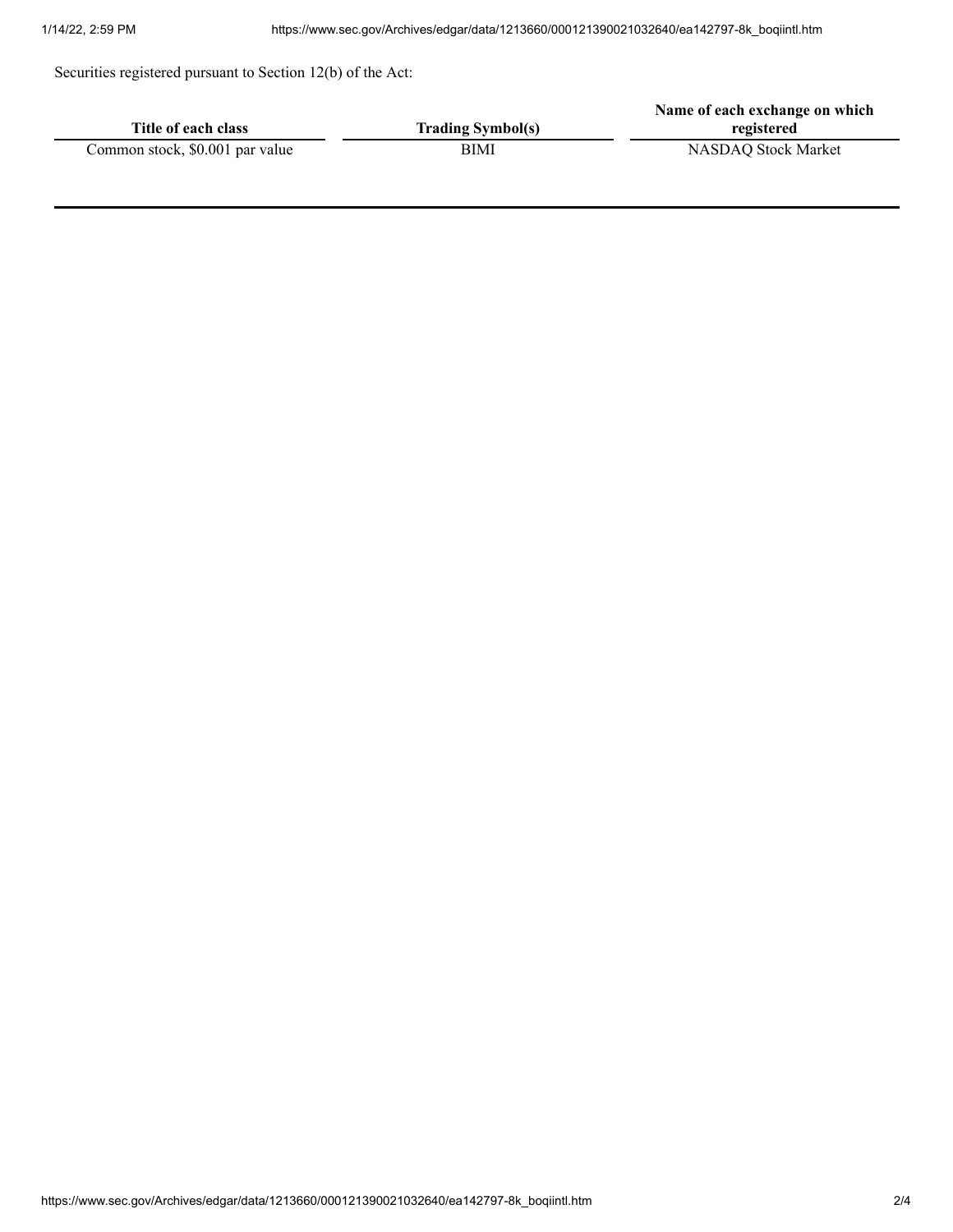## **Item 8.01 Other Events.**

Following the Annual Meeting of Shareholders held on June 15, 2021, the Registrant's Board of Directors met and appointed the following independent directors to serve as members of the audit, nominating and compensation committees.

| Committee                     | ∑hair           | <b>Members</b>                         |
|-------------------------------|-----------------|----------------------------------------|
| <b>Audit Committee</b>        | Mia Kuang Ching | Jianxin (Jason) Wang & Fengsheng Tan   |
| Nominating Committee          | Ju Li           | Mia Kuang Ching & Jianxin (Jason) Wang |
| <b>Compensation Committee</b> | Fengsheng Tan   | Ju Li & Jianxin (Jason) Wang           |

The Board of Directors also approved, effective June 15, 2021, that each independent director will be paid \$24,000 per annum for their service as a director of the Company.